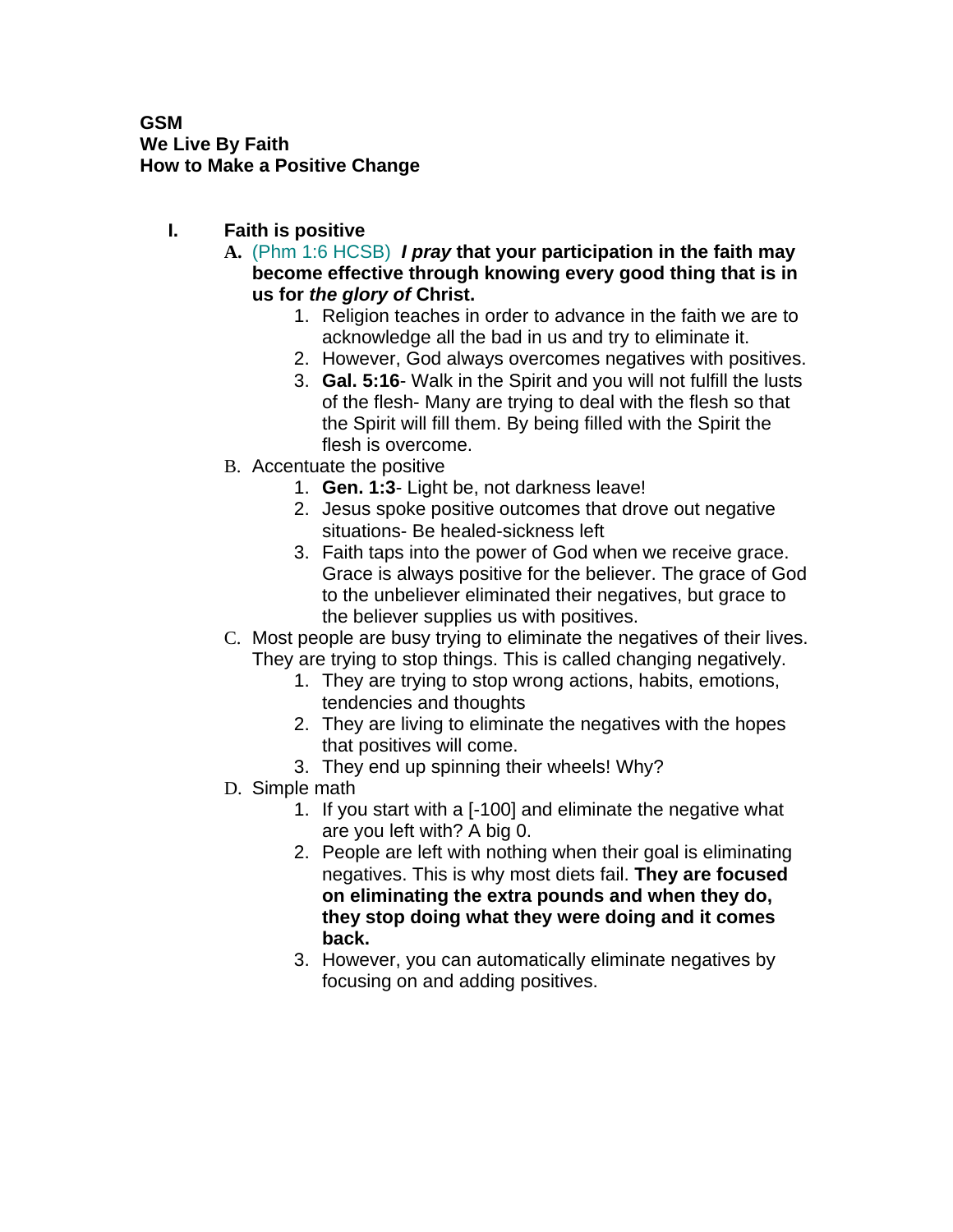- E. How do you now you are trying to change negatively?
	- 1. Are you busy trying to stop something in your life?
	- 2. Are you working at trying to get rid of something?
	- 3. Are you trying to remove something from your life?
	- 4. If so, you are trying to change negatively!
	- 5. **Romans 12:21** You overcome evil with good!

## **II. The cross and resurrection**

- A. Many people are trying to eliminate the negative things of the **flesh, world, and the devil** from their lives. They are ignorant that God has already done this for us by grace. He did it by the cross of Jesus Christ
- **B. The cross was the ultimate eraser or eliminator!**
	- 1. **Romans 6:6-7** The cross eliminated your **old man Galatians 5:24**- The cross dealt with the negative things in you including your flesh! **Romans 6:11**
	- 2. **Galatians 6:14** The **world** has been crucified to me. The cross eliminated the world's control on you. You don't have to live by the world system and it's principles
	- 3. **Colossians 2:14-15** The cross freed us from **Satan's** authority and arsenal. Satan used the broken commandments as weapons against us. He was disarmed when Jesus fulfilled the Law for us and took the penalty for our sins.
- **C.** If we do not believe the cross dealt with these negatives it **leaves us no other option than to try to do it ourselves!**
- D. We find victory over our past when we conduct a proper funeral of our old man. A good way for you to know if you believe your old man died is if you are still struggling to change him. Dead people do not struggle to change! They are dead!
- E. The cross is powerful but that was not all we needed! If we had just our negatives erased we would be left with break even.
- F. **The resurrection is the greatest positive in the universe**. By the resurrection we received the very nature of God on the inside of us to be manifested in us and through us by faith.
- G. Ex. **Anger** Many people try to deal with their anger and try to eliminate it
	- 1. count to ten, walk away, scream into a pillow, bite their tongue [now they need healing],